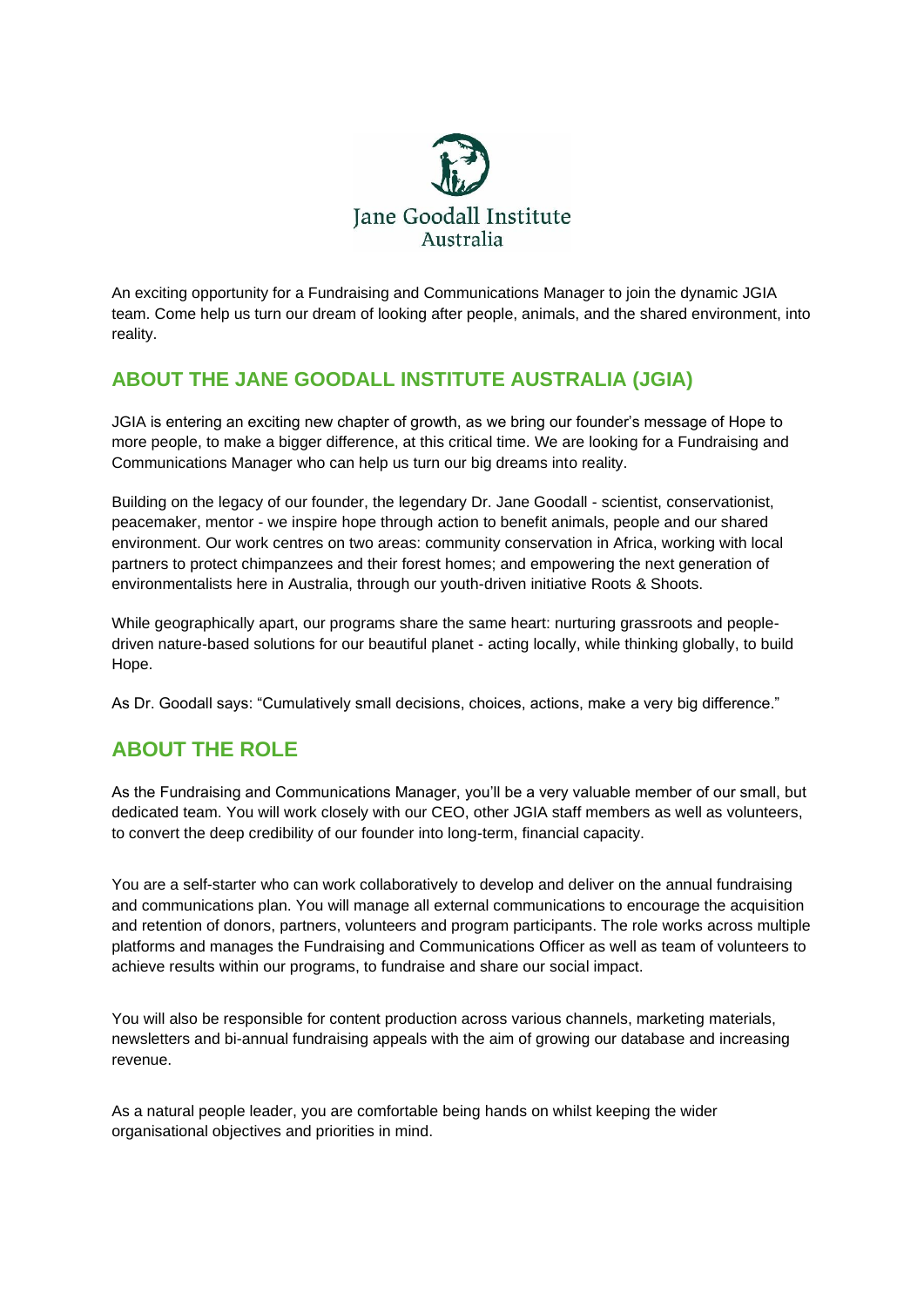For further information on the role, please find the full job description below.

## **WHAT YOU'LL BRING**

A minimum of 5 years' experience in a similar role

People management experience, and the ability to bring out the best in your team, particularly during times of change

A demonstrated ability to meet and exceed agreed goals and fundraising targets set to match organisational objectives

Prior experience of completing formal funding proposals

Excellent written and verbal communication skills

An understanding of social media trends

Experience implementing scalable supporter and program participant journeys

Extensive experience and technical knowledge managing websites and databases

A strong sense of aesthetic and ideally, graphic design skills

Excellent attention to detail, organisational skills

Demonstrated experience working autonomously and as part of a team

The ability to work well remotely and with remote team members located interstate.

## **BENEFITS**

Learning, development and career progression opportunities

Some flexibility around work arrangements (hours / working from home)

Flexibility and autonomy in the workplace

## **INTERESTED?**

If the above resonates with you and you feel you can positively contribute to this close-knit team, please apply as soon as possible, as there are no deadlines for applicants.

Please submit your cover letter and current resume, to the JGIA General Manager via email: [operations@janegoodall.org.au.](mailto:operations@janegoodall.org.au)

The JGIA Office is Headquartered in Sydney; however, applications will be accepted from other locations within Australia.

*JGIA is an equal opportunities employer, and is always actively looking for applicants from a diverse range of genders, cultures, language groups, abilities, and experiences to apply. To be eligible to*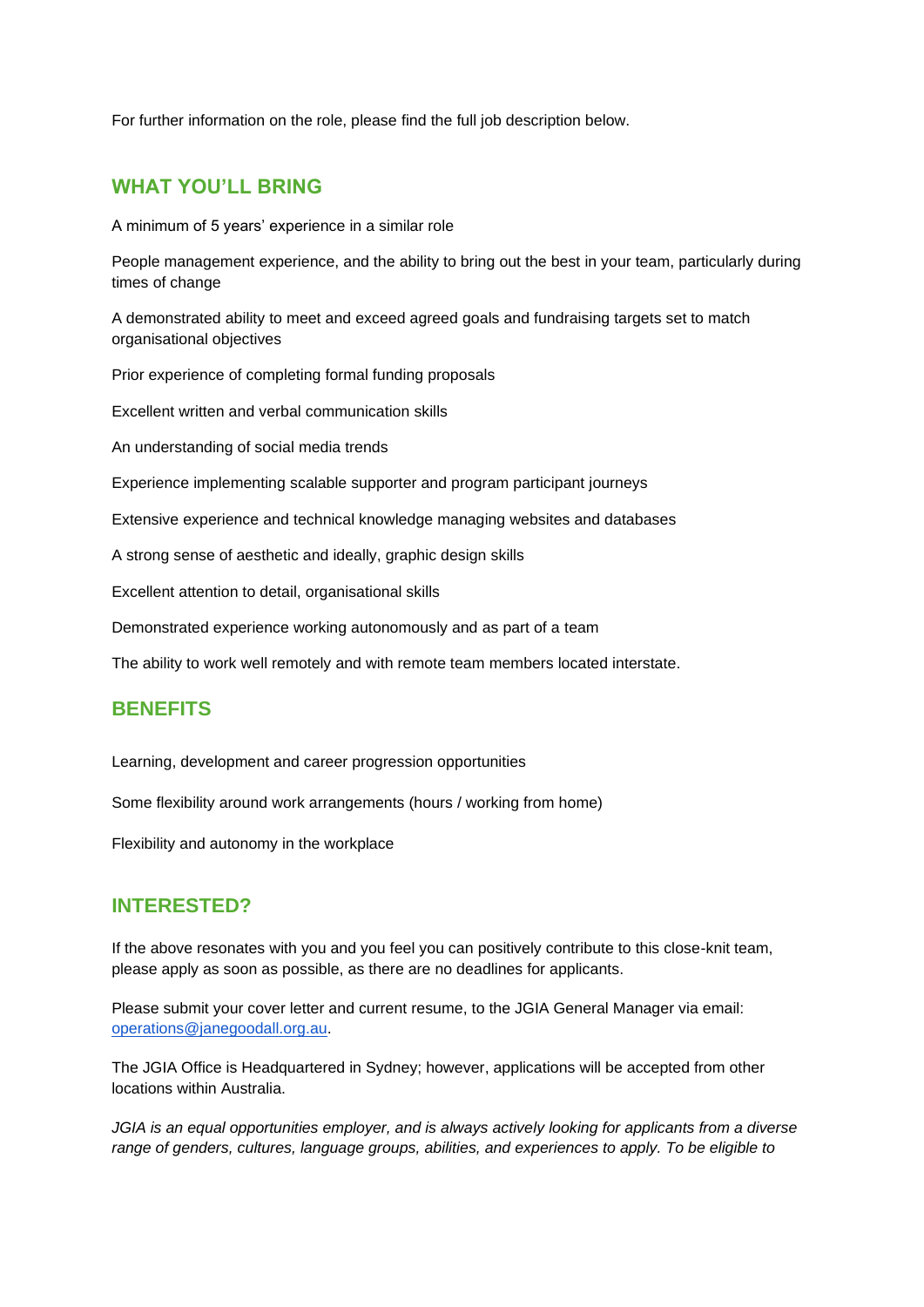*apply for this position you must have an appropriate Australian or New Zealand work visa or be eligible to apply for one.*

*JGIA believes that it is our duty to ensure that we do everything we can to keep children safe. We have a responsibility to those children that we come into contact with, and as an organisation, we are committed to ensuring the safety of children by not harming them or placing children at risk.As part of the screening process, candidates will be required to complete a National Police Check and a Working with Children Check.*

# **JOB DESCRIPTION**

## **FUNDRAISING AND COMMUNICATIONS MANAGER ROLE DESCRIPTION**

| <b>Employer:</b>          | Jane Goodall Institute Australia (JGIA)                                                                                                                                                                                  |
|---------------------------|--------------------------------------------------------------------------------------------------------------------------------------------------------------------------------------------------------------------------|
| Duration:                 | Permanent                                                                                                                                                                                                                |
| Work type:                | Full Time                                                                                                                                                                                                                |
| Location:                 | Based or Remote Working from Home.<br>Must be able to come into the office a minimum of 1 day per week (allowing for the<br>appropriate COVID-19 restrictions) and may be required out-of-hours for<br>conference calls. |
| <b>Reports to:</b>        | <b>Chief Executive Officer</b>                                                                                                                                                                                           |
| <b>Direct</b><br>Reports: | <b>Fundraising and Communications Officer</b>                                                                                                                                                                            |

## **Role Purpose**

The Fundraising and Communications Manager manages all external communications to encourage acquisition and retention of donors, partners, volunteers, program participants, and other third parties. The role works across multiple platforms and manages a team of staff and volunteers to achieve results within our programs, to fundraise and share our social impact.

The Fundraising and Communications Manager is responsible for content production across various channels, marketing materials, newsletters and bi-annual fundraising appeals with the aim of growing our database and increasing revenue. The role will work very closely with the CEO, volunteers and other members of the JGIA team.

#### **Key Responsibilities**

As Fundraising and Communications Manager, you will be a people leader who is comfortable being hands on whilst keeping the wider organisational objectives and priorities in mind. You will have a broad range of skills, knowledge and experience to cover the key responsibilities which include:

1. Develop and deliver the annual communications & fundraising plan to raise funds and awareness of JGIA and its local, national and international work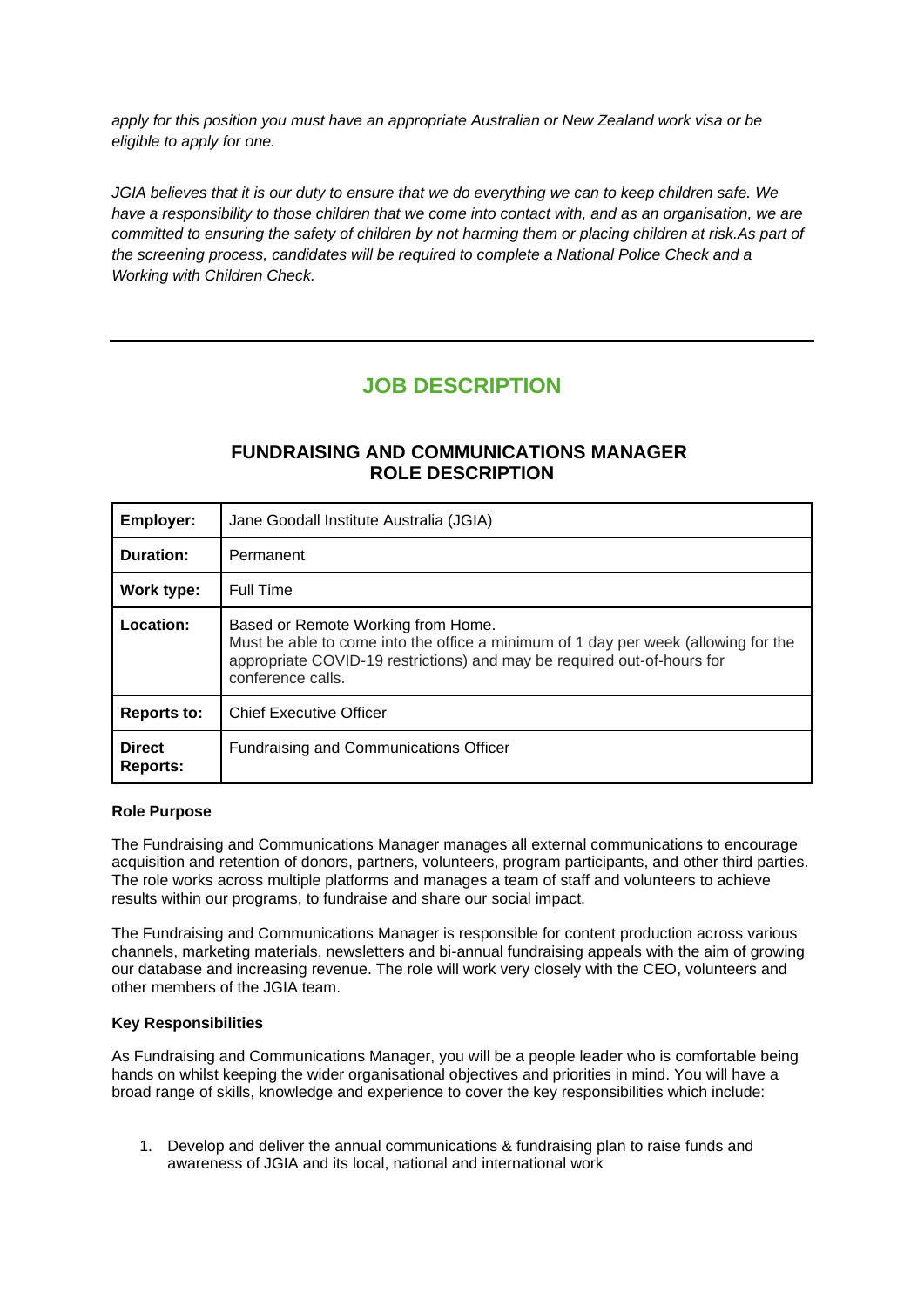- 2. Oversee and support the execution of fundraising campaigns and communications strategies across multiple channels (e.g., social media, direct communications, web marketing, ecommunications, print, media)
- 3. Manage the website including content, digital strategy, analytics, administration and supplier management.
- 4. Grant writing
- 5. Oversee brand management in line with international JGI chapters
- 6. Work with other JGI chapters to create and execute global campaigns
- 7. Oversee the management of the JGIA database and fundraising and communications records
- 8. Lead the creation of content and collateral for use across multiple channels (copy, graphics, video)
- 9. Manage a volunteer Social Media team to create and distribute content
- 10. Use analytics to measure, evaluate and report against goals and performance of digital marketing activity and plans
- 11. Delegate tasks to and provide support for volunteers, if necessary, in order to conduct marketing campaigns
- 12. Coordinate monthly e-newsletters and write blog pieces as necessary
- 13. Support organisational program growth through the support of, and liaison with, program leads in Africa Programs and Roots & Shoots.
- 14. Support organisational business development through the creation of resources and materials
- 15. Perform other duties as assigned by the CEO

#### **Essential Criteria**

- 1. Minimum 5 years' experience in a similar role
- 2. People management experience, and skills to bring out the best in your team particularly during times of change
- 3. Understanding of social media trends
- 4. Excellent written and verbal communication skills
- 5. Prior experience of completing formal funding proposals
- 6. Experience implementing scalable supporter and program participant journeys
- 7. Extensive experience and technical knowledge managing websites and databases
- 8. A strong sense of aesthetic and ideally, graphic design skills
- 9. A demonstrated ability to meet and exceed agreed goals and fundraising targets set to match organisational objectives
- 10. Excellent attention to detail, organisational skills
- 11. Demonstrated experience working autonomously and as part of a team
- 12. The ability to work well remotely and with remote team members located interstate.